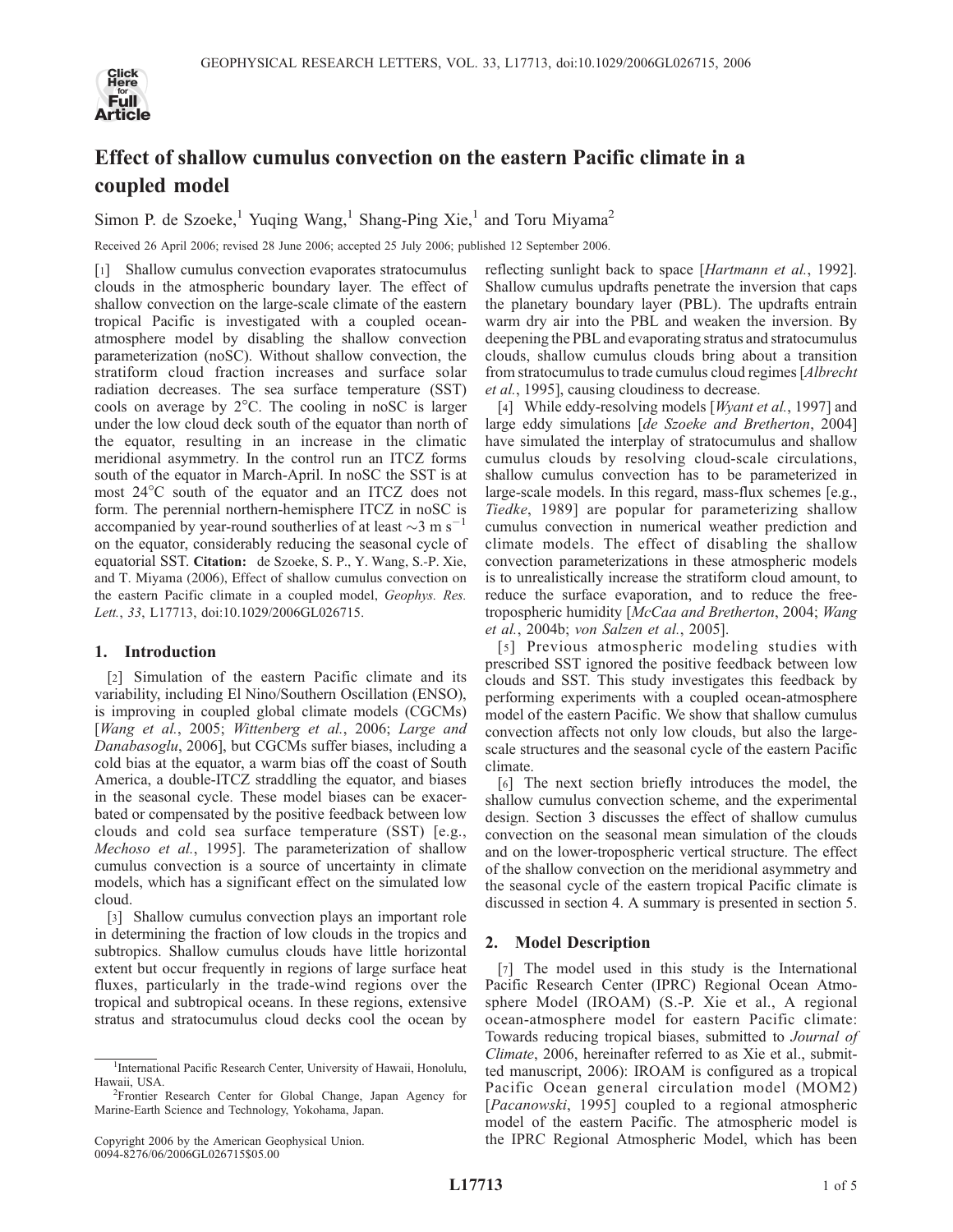

Figure 1. The annual mean cloud fraction (shaded), SST ( $\degree$ C contours), and surface wind vectors m s<sup>-1</sup> for (a) the control simulation, (b) COADS observations, and (c) noSC. The upper color scale applies to panels (a-c). (d) Difference between noSC and the control run (noSC—control).

used previously to simulate the boreal summer climate over the eastern Pacific with prescribed SST [Wang et al., 2004a]. The latitudinal boundaries for the ocean and atmosphere are at  $35^{\circ}$ N and  $35^{\circ}$ S, and the regional atmosphere extends from  $150^{\circ}$  to  $30^{\circ}$ W. The lateral boundary conditions for the regional atmospheric model and the surface conditions for the ocean model west of  $150^{\circ}$ W are prescribed by the National Center for Atmospheric Research/National Center for Environmental Prediction (NCEP) reanalysis [*Kistler et al.*, 2001].

[8] The IROAM atmosphere uses a mass flux convection parameterization [Tiedke, 1989] for deep, mid-level, and shallow cumulus convection, with a convective available potential energy (CAPE) closure [Nordeng, 1994] for deep convection. Deep and shallow convection are triggered under conditionally unstable conditions by the total column moisture source, including resolved-scale convergence and surface evaporation. Compared to deep cumulus convection, shallow cumulus are assumed to be nonprecipitating, and to have smaller updraft plumes that mix more effectively with the environment. The convection scheme supports only one category of convection in each grid per time step. Deep convection is assumed to occur if the column moisture convergence is greater than 10% of the local surface evaporation, and the diagnosed cloud thickness is 200 hPa or thicker. Otherwise shallow convection is assumed. Mid-level convection is triggered by moisture convergence well above the boundary layer, typically by large-scale ascent.

[9] Here we present a simulation with standard settings (hereafter *control*) as by Xie et al. (submitted manuscript, 2006) and a sensitivity experiment in which the shallow convection is forbidden (noSC). The coupled simulations start when the atmospheric model is initialized with NCEP initial conditions in 1996, after the ocean model has spun up from Levitus [1982] climatology for five years. The first two years of the coupled integration are considered to be model spin up, and the six-year average from  $1998 - 2003$  is considered to be the climatology of the model.

#### 3. Mean Clouds and SST

[10] The spatial pattern of the annual mean SST in the IROAM control simulation agrees well with COADS ship observations (Figures 1a and 1b). The IROAM control simulation produces a spatial pattern of cloud fraction similar to COADS, but underestimates cloud fraction by about 0.1 relative to COADS. The largest underestimate is in the cold-season stratus cloud off the coast of California and the coasts of Peru and northern Chile in the second half of the year. The highest cloud fraction in the control run is found in a zonal belt of transitional cloud between the equator and the ITCZ.

[11] The annual average cloud fraction, SST, and surface wind vectors from noSC are shown in Figure 1c. The spatial distribution of the clouds, SST, and winds are similar to the control simulation in Figure 1a, however in noSC the cloud fraction is increased by  $0.1-0.6$ . The increase of clouds in noSC is consistent with previous modeling studies [McCaa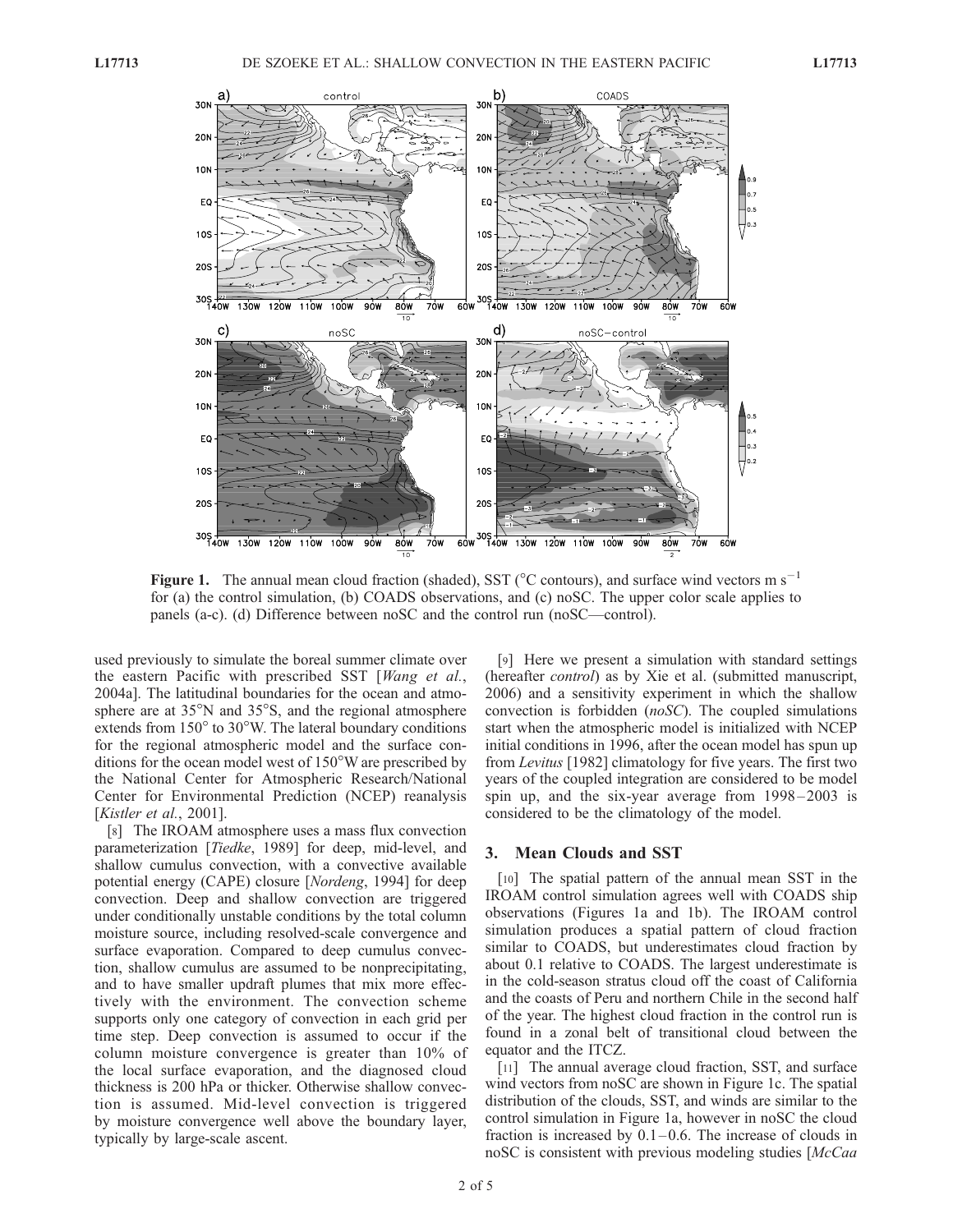

Figure 2. IROAM September vertical (pressure, hPa)-longitude sections along 15°S of potential temperature (contoured, K) and cloud liquid water mixing ratio (shaded, g  $kg^{-1}$ ) for (a) the control run and (b) noSC.

and Bretherton, 2004; Wang et al., 2004b; von Salzen et al., 2005].

[12] Figure 1d shows the difference between noSC and the control simulation. Because of the increase in cloudiness, the SST is decreased on the whole by about  $2^{\circ}$ C. Around 15<sup>o</sup>S the SST in noSC is reduced by  $3-4^{\circ}$ C, with the largest reduction in the trade-wind region west of 120W, downstream of the observed southern-hemisphere tropical stratocumulus deck. This region is characterized by cold advection and surface evaporation, where the shallow convection is quite active in venting the PBL in the control simulation. Without shallow cumulus convection, the stratus clouds persist and reduce the SST around  $10^{\circ}$ S on the southern edge of the southern-hemisphere SST maximum. Removing shallow convection does not affect the cloud fraction as much in regions where stratus clouds are relatively solid and shallow convection is less active, such as over cold SST or below a strong capping inversion.

[13] The cloud fraction in noSC is increased by only 0.2 in the cold-advection region between the equator and  $10^{\circ}$ N. In this region, the SST is high with a large meridional gradient and the wind speed is strong, causing large surface heat fluxes that are favorable for shallow convection. The clouds found here are mixed shallow cumulus and stratocumulus. The removal of shallow cumulus clouds in noSC is compensated by stratocumulus clouds generated by the vertical mixing of the PBL turbulence scheme.

[14] Shallow convection modifies the vertical structure of the PBL and lower troposphere. Figure 2 shows the vertical structure of the potential temperature and cloud water mixing ratio in September along  $15^{\circ}$ S for the control run and noSC. A deck of stratiform clouds is seen at the top of the PBL beneath a stable capping inversion. At the South American coast near  $80^{\circ}$ W the cloud deck is very low, reaching 1000 hPa in both simulations. The clouds rise as the SST warms to the west. In the control simulation (Figure 2a) the cloud layer rises steeply to the west. The highest cloud top reaches 700 hPa around  $130^{\circ}$ W. The clouds above 900 hPa west of  $95^{\circ}$ W are atop a moistadiabatic layer, which decouples the surface mixed layer and the cloud layer. In noSC there is no moist-adiabatic layer and the stratus cloud base is always below 900 hPa (Figure 2b). The clouds in noSC are coupled to the top of the surface mixed layer through turbulent mixing. The cloud liquid water mixing ratio is about twice as large for noSC as compared to the control run.

[15] The change in the SST between noSC and the control run is not simply forced by the change in the clouds, but also involves the feedback between the SST and clouds. The decrease of SST due to increased cloud cover in noSC reduces the boundary layer temperature, which promotes condensation and increases the stability of the capping inversion (Figure 2). The stronger inversion discourages entrainment of dry air into the PBL, thereby limiting the evaporation of cloud water and increasing low clouds [Klein] and Hartmann, 1993]. The reduction of the SST enhances the high pressure below the stratus decks. Subsidence above the high pressure further caps the PBL inversion. Enhanced divergence of the surface winds are seen from the cold anomaly at  $10-20^{\circ}$ S west of  $120^{\circ}$ W (Figure 1d). These changes contribute to the large increase in cloud fraction in this region.

#### 4. Meridional Asymmetry and the Seasonal Cycle

[16] The increase of cloudiness and the decrease of SST in noSC are larger south of the equator where the PBL is capped by stratocumulus clouds. The increase in cloud fraction is less than  $0.3$  along  $10^{\circ}$ N as opposed to greater than  $0.4$  along  $10^{\circ}$ S. As a result, the meridional asymmetry of the eastern Pacific climate strengthens in noSC, with the ITCZ staying north of the equator year-round (Figure 3b). The annual-mean cross-equatorial southerlies increase by  $1-2$  m s<sup>-1</sup> (Figure 1d).

[17] This enhanced meridional asymmetry of SST affects the seasonal cycle in several ways. Figure 3a shows the seasonal cycle of precipitation (shaded), SST (contoured), and wind vectors averaged between 90 and  $110^{\circ}$ W for the control run. In March-April, the meridional asymmetry of the SST about the equator becomes weak. The SST warms



Figure 3. Seasonal cycle of rain (mm day<sup>-1</sup>, shaded), SST  $(^{\circ}C$ , contoured), and surface wind vectors from the IROAM (a) control run and (b) noSC. The legend vector represents a wind speed of 10 m  $s^{-1}$ .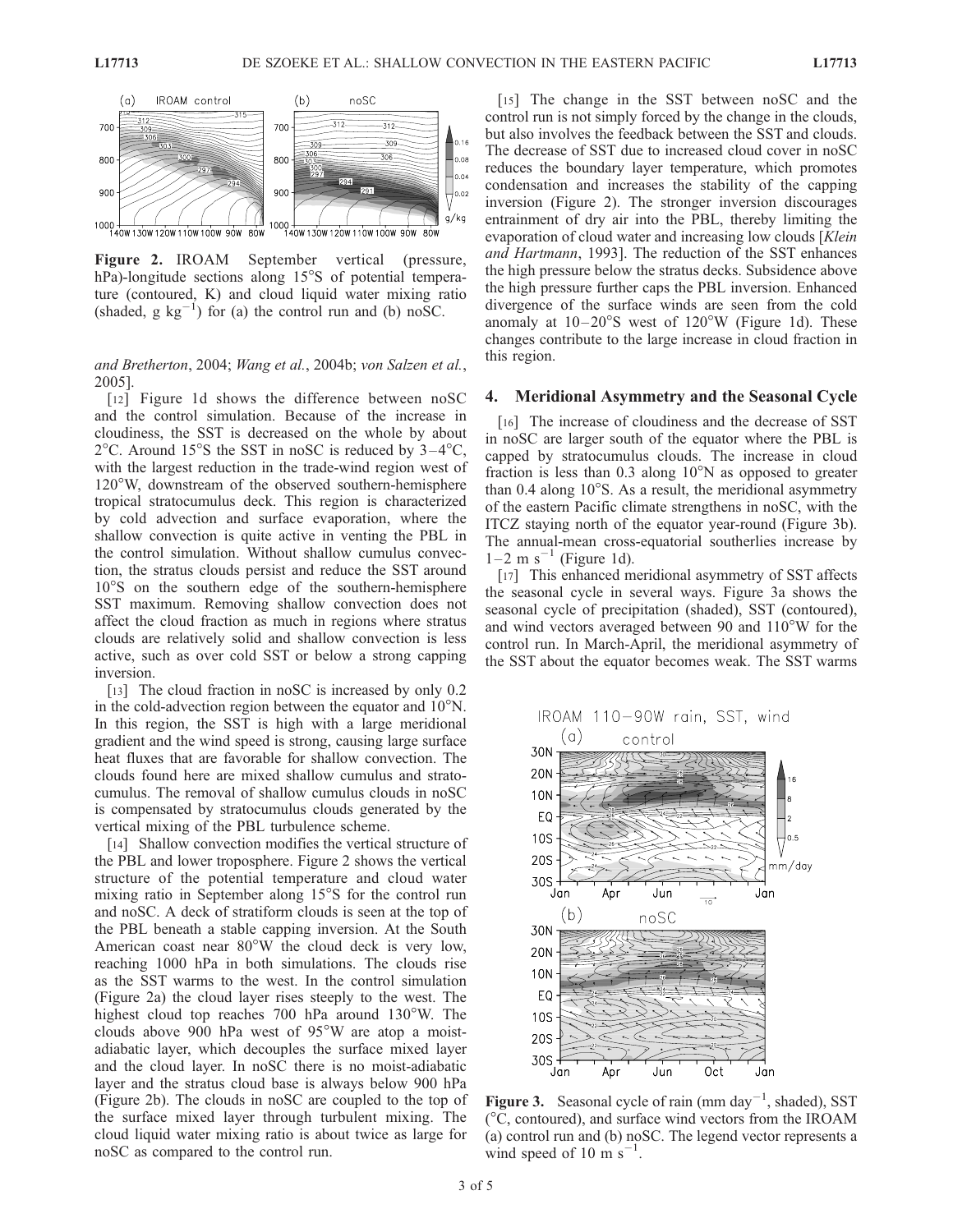

Figure 4. Seasonal cycle of equatorial (a) SST and (b) vector wind speed averaged from  $90-120^{\circ}$ W for the control simulation (solid) and noSC (dashed).

above  $27^{\circ}$ C south of the equator between  $2-9^{\circ}$ S. For this brief season, deep convection forms in the southern hemisphere and the ITCZ straddles the equator. The southeasterly wind usually found on the equator weakens between the two ITCZs in March-April and the equatorial SST warms in the absence of strong upwelling and vertical mixing in the upper ocean [Mitchell and Wallace, 1992; Xie, 1994]. In noSC, the anomalous cooling due to the additional stratiform clouds reduces the SST in the southern hemisphere, enhancing the meridional asymmetry of the SST. Even in March-April the southeast tropical Pacific SST is at most  $24^{\circ}$ C, too cold for the ITCZ to form in the southern hemisphere. The ITCZ stays in the northern hemisphere (Figure 3b), and its precipitation amount has a weaker seasonal cycle than in the control run. Thus yearround southerlies blow across the equator, and the equatorial SST stays cold, barely reaching  $23^{\circ}$ C in March. Drizzle in the southern stratocumulus deck increases in noSC. Drizzle drys the PBL, offsetting the lack of entrainment drying from shallow convection.

[18] The seasonal cycle of SST at the equator (averaged between  $120^{\circ}$ W and  $90^{\circ}$ W) for the control simulation and noSC is shown in Figure 4a. The warm season SST in March and April is reduced by  $2.5^{\circ}$ C in noSC. The colder equatorial temperature in March is explained by the  $2 \text{ m s}^{-1}$ 1 stronger wind in noSC, which continues to drive upwelling and stirring of cold thermocline water into the surface mixed layer at a considerably higher rate than in the control simulation (Figure 4b). The increased clouds in noSC also reduce the solar heating of the ocean in March.

#### 5. Summary

[19] A control simulation and a simulation with no shallow convection (noSC) by the IPRC coupled Regional Ocean Atmosphere Model (IROAM) demonstrate the effect of shallow cumulus convection in maintaining a realistic climatology of the eastern tropical Pacific. The southern hemisphere in the eastern Pacific is climatologically cooler than the northern hemisphere. As observed, the control run exhibits a brief warm season in March-April when the SST in the southern hemisphere warms enough for an ITCZ to form on each side of the equator. In the warm season the meridional temperature gradient and winds

become weak across the equator, reducing upwelling and vertical mixing on the equator and allowing the equatorial SST to warm.

[20] In noSC the SST cools  $1-4$ °C in response to the reduction of insolation by the clouds. The increase in clouds due to the removal of shallow convection preferentially cools the southern tropical stratocumulus region, increasing the meridional temperature asymmetry. Many coupled models suffer a double ITCZ syndrome, with the ITCZ lingering too long south of the equator [Mechoso et al., 1995]. The simulation entirely without shallow convection achieves an opposite extreme with a year-round single northern ITCZ; the maximum temperature south of the equator is  $24^{\circ}$ C. Southeasterly winds persist on the equator year-round, weakening the seasonal cycle of equatorial upwelling and keeping the equatorial SST cold.

[21] Shallow convection vents moisture out of the PBL and entrains dry air in, evaporating clouds and deepening the PBL. The cloud fraction is increased by  $0.1-0.6$  in the simulation with no shallow convection. In noSC the cloud layer is lower and coupled to the turbulent surface mixed layer. Drizzle and light rain are enhanced in the southern stratiform cloud region in noSC. Shallow convection and drizzle both dry the PBL and reduce radiatively important low clouds, but the evaporation of drizzle stabilizes the upper PBL, while shallow convection destabilizes the lower troposphere by evaporation of cloud water above the PBL.

[22] Previous studies on the effect of shallow convection in atmosphere-only models have focused on the cold season, when the southern stratocumulus clouds are maximal, and not on the seasonal cycle. Our coupled simulations show that departures of SST in noSC peak in March-April. The meridional circulations in March–April are not changed as dramatically in models with prescribed SST.

[23] **Acknowledgments.** This work has been funded by the Japanese Ministry of Education, Culture, Sports, Science and Technology (MEXT) as category 7 of the RR2002 Project, by JAMSTEC, and by the United States National Oceanic and Atmospheric Administration (NOAA). The numerical calculation was carried out at the Earth Simulator Center. We also acknowledge Sharon DeCarlo, Yingshuo Shen, and Kazutoshi Horiuchi, who have diligently maintained our access to the IROAM data. This is IPRC contribution number 390 and SOEST contribution number 6795.

#### References

- Albrecht, B. A., C. S. Bretherton, D. Johnson, W. H. Schubert, and A. S. Frisch (1995), The Atlantic stratocumulus transition experiment—ASTEX, Bull. Am. Meteorol. Soc., 76(6), 889 – 904.
- de Szoeke, S. P., and C. S. Bretherton (2004), Quasi-Lagrangian large eddy simulations of cross-equatorial flow in the east Pacific atmospheric boundary layer, J. Atmos. Sci., 61(15), 1837 – 1858.
- Hartmann, D. L., M. Ockert-Bell, and M. L. Michelsen (1992), The effect of cloud type on Earth's energy balance: Global analysis, J. Clim., 5(11), 1281 – 1304.
- Kistler, R., et al. (2001), The NCEP/NCAR 50-year reanalysis: Monthly means CD-ROM and documentation, Bull. Am. Meteorol. Soc., 82(2),  $247 - 267$ .
- Klein, S. A., and D. L. Hartmann (1993), The seasonal cycle of low stratiform clouds, J. Clim., 6, 1588 – 1606.
- Large, W. G., and G. Danabasoglu (2006), Attribution and impacts of upper ocean biases in CCSM3, J. Clim., 19, 2325 – 2346.
- Levitus, S. E. (1982), Climatological Atlas of the World Ocean, Prof. Pap. 13, 173 pp., NOAA, Silver Spring, Md.
- McCaa, J. R., and C. S. Bretherton (2004), A new parameterization for shallow cumulus convection and its application to marine subtropical cloud-topped boundary layers. Part II: Regional simulations of marine boundary layer clouds, Mon. Weather Rev., 132, 883 – 896.